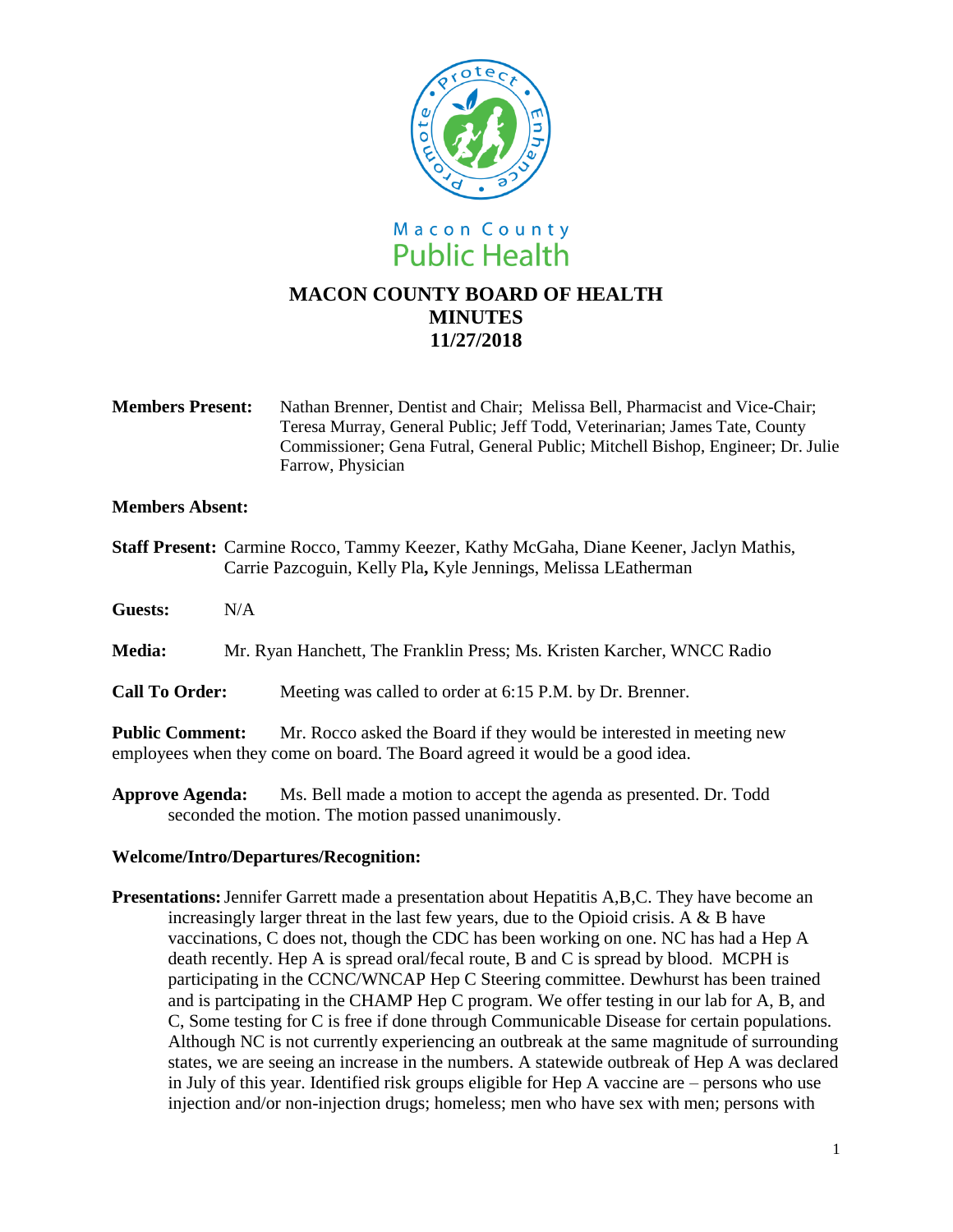chronic liver diseases; persons who are currently incarcerated in a county owned jail. Macon County will be working on a Prevention focused Hep A campagin that has been encouraged by NCDHHS. Phase one is a Hep A vaccine clinic in December 2018 at Macon County Recreation Park. There will be fliers put up in areas where the target populations for the Hep A campaign congregate. We will also partner with other agencies to advertise for the clinic. Persons who receive the vaccine will be entered in NCIR and given educational materials on how to get the second vaccine, about Hep B vaccine, prevention of Hep C and other useful information. (There are 2 shots in the series, if you only get one shot you are covered 95%. The second shot is 6 months later). Phase two is to do follow up events in January and February. MCPH will partner with New Beginnings to offer a Hep A clinic at one of their Thursday night community dinners, which is open to the general public. A Highlands Hep A vaccine clinic similar to one offered at Macon Rec Park will also be offered. Phase three will have us working with the sheriff and medical director to devise an ongoing plan for vaccination of inmates for Hep A. Also devise a plan for inmates to get education on Hep A, B, and C when they are released from the jail. We will evaluate the program by collecting the number of Hep A vaccine that we give away, the number of patients returning for second dose and requests for additional clinics and educational opportunities.

- **Approve Minutes of Previous Meeting:** Mr. Tate made a motion to approve the minutes as presented. Dr. Todd seconded, the motion passed unanimously.
- **Old Business:** Kathy McGaha asked the Board if there were any changes they wanted made to the policies. Mr. Bishop asked about people reference in the policy who were no longer here, would that be an issue. Dr. Brenner agreed that everything was fine other than the names. Mr. Tate made motion to approve the policies with updated names, Dr. Todd seconded. The motion was passed unanimously.

Mrs. McGaha then asked the Board to look at the proposed meeting dates for next year, and asked them to decide if they wanted a December meeting for this year and for their approval of next year's meeting schedule. Dr. Brenner said we do need a December meeting. Dr. Todd motioned to approve next year's schedule, Mr. Bishop seconded. The motion was approved unanimously. The Board then agreed to meet December 18, 2018. Mrs. Bell made motion to approve, Dr. Todd seconded. The motion was passed unanimously.

**New Business:**Diane Keener presented the Board with proposed fee changes for January.The first two are lab services for family planning for tests that we may or may not use, depending on what the patient needs, but we need to have them available. Third is a lab test that we have needed to add to the program, and it encompasses inflammatory diseases. The next one is a new code as well, a code that Dr. Dewhurst or any of our proviers could use if they refer a clinic patient for behavioral health services. The code is a meeting code for after the patient has had their visit with a mental health provider. Blue Cross and Medicare haven't added the fees yet, hope to have them for the next meeting.

We currently have a Hep C reflex test on the fee schedule, but this test takes it to next level, automatically reflexes over to a higher standard. Hep C test is \$32, but doesn't give us the flexibility. Processing and handling fee is at \$15 currently, the neighboring counties have gone up to \$25 as well and with the breath alcohol, again, we looked at neighboring counties regarding the costs. There was also a request for animal services for \$1 leashes, which the fee is not established and we've been providing leashes for free. Dr.Todd made a motion to accept the fees as presented, Mrs. Futral seconded, the motion was approved unanimously.